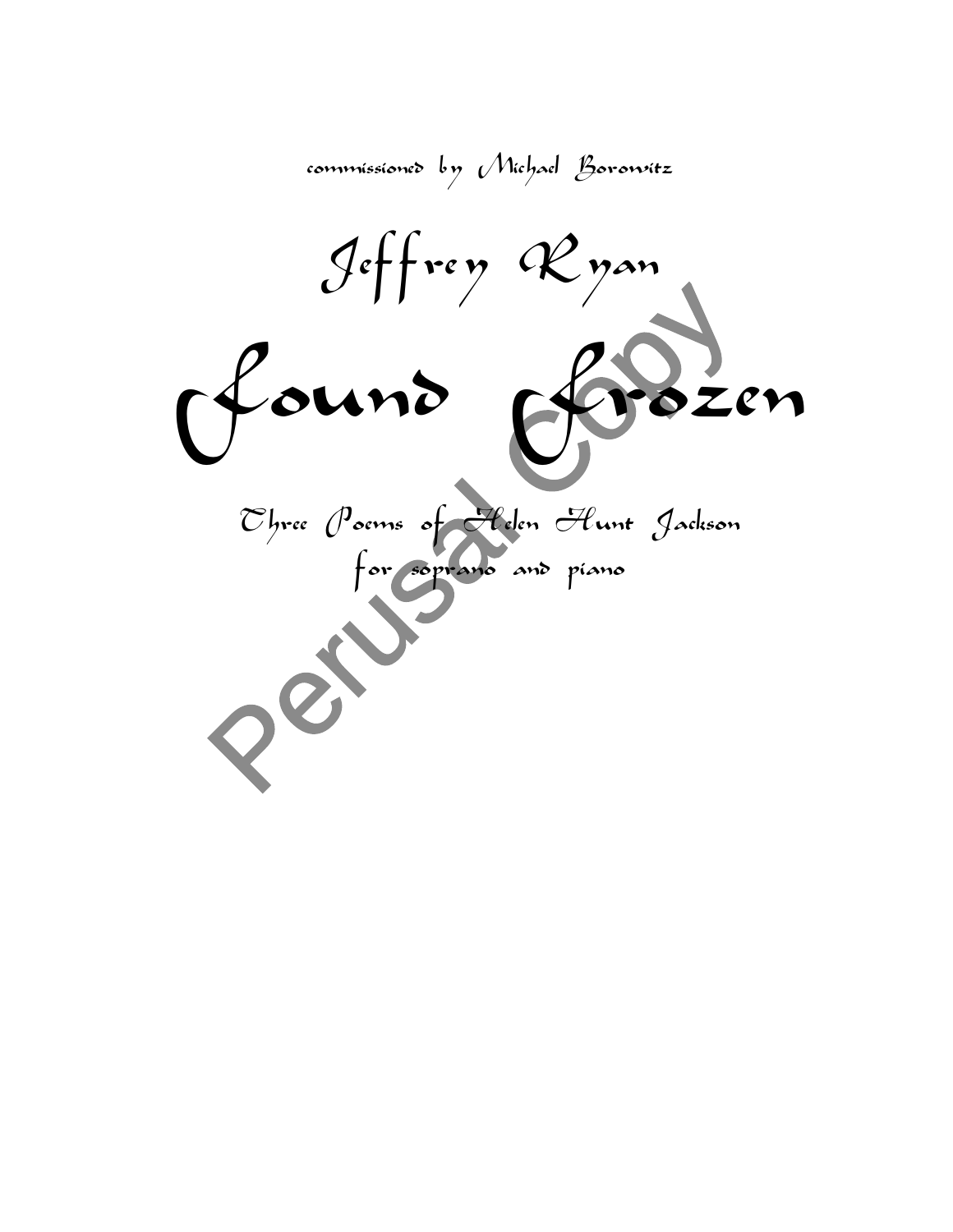Perbacher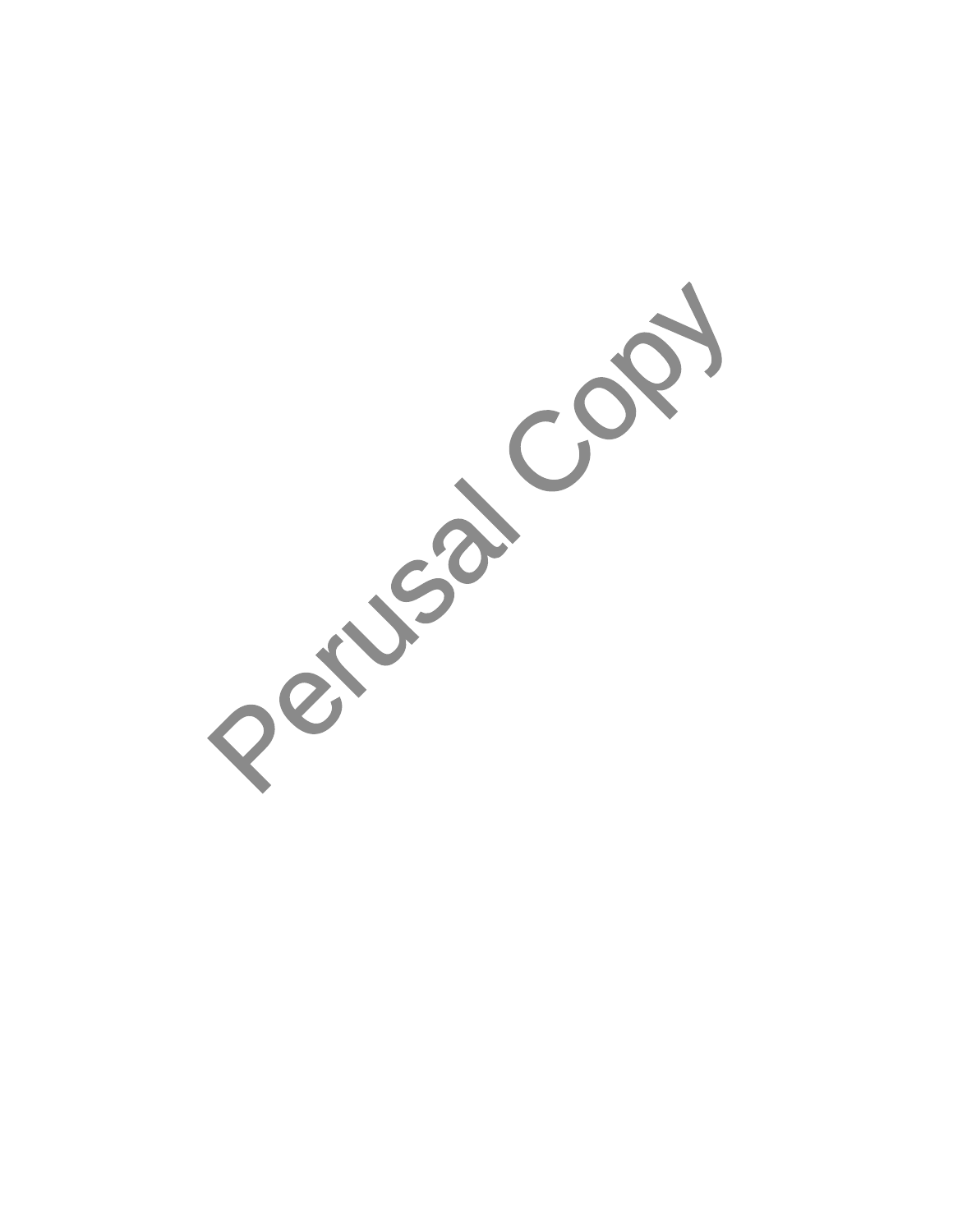Found Frozen Three Poems of Helen Hunt Jackson

Found Frozen 1 Poppies on the Wheat Her Eyes 17

## *Programme note:*

When pianist Michael Borowitz commissioned me to write a song cycle for himself and soprano Tina Selvaggio, I searched diligently for the poems that would inspire the perfect vehicle for this talented team. I knew that I especially wanted work by a female poet, preferably American (as the performers are), and preferably something with a sense of emotional "sweep" to highlight the communicative gifts of both musicians.

(Poppies on the Wheat<br>  $\mathcal{C}$  resement of the UP and the UP and the UP and the UP and the UP and the UP and the UP and the UP and the UP and the UP and the UP and the UP and the UP and the UP and the UP and the UP and t My search ended when I discovered the work of the American poet Helen Hunt Jackson (1830-1885). A contemporary of Emily Dickinson, Jackson was considered by Emerson, among others, to be one of the best women poets of her time. She turned to poetry after the death of her first husband in 1863; her early work (much of which was published anonymously or under pseudonyms, as was still common for women poets at the time) attracted an unusual amount of attention, and she soon became self-supporting—no small feat for *any* poet of *any* age. Later in life, she published under her own name, and many more of her poems were collected and published posthumously.

The three poems in this cycle all reflect upon the richness of a life now shadowed by the spectre of death. In each, Jackson's simple, declarative style gives room to tremendous emotional breadth, reaffirming the joy and exhilaration of the present moment, and finding solace in the knowledge of a life well-lived.

 $\int$ ound  $\int$ rozen is dedicated with love to Michael and Tina.

## *Performance notes:*

Total performance time: ca. 12'30" Vocal range:  $C#^4$  to  $C#^6$  (ossia  $B^5$ ) Pedal markings should be carefully observed throughout.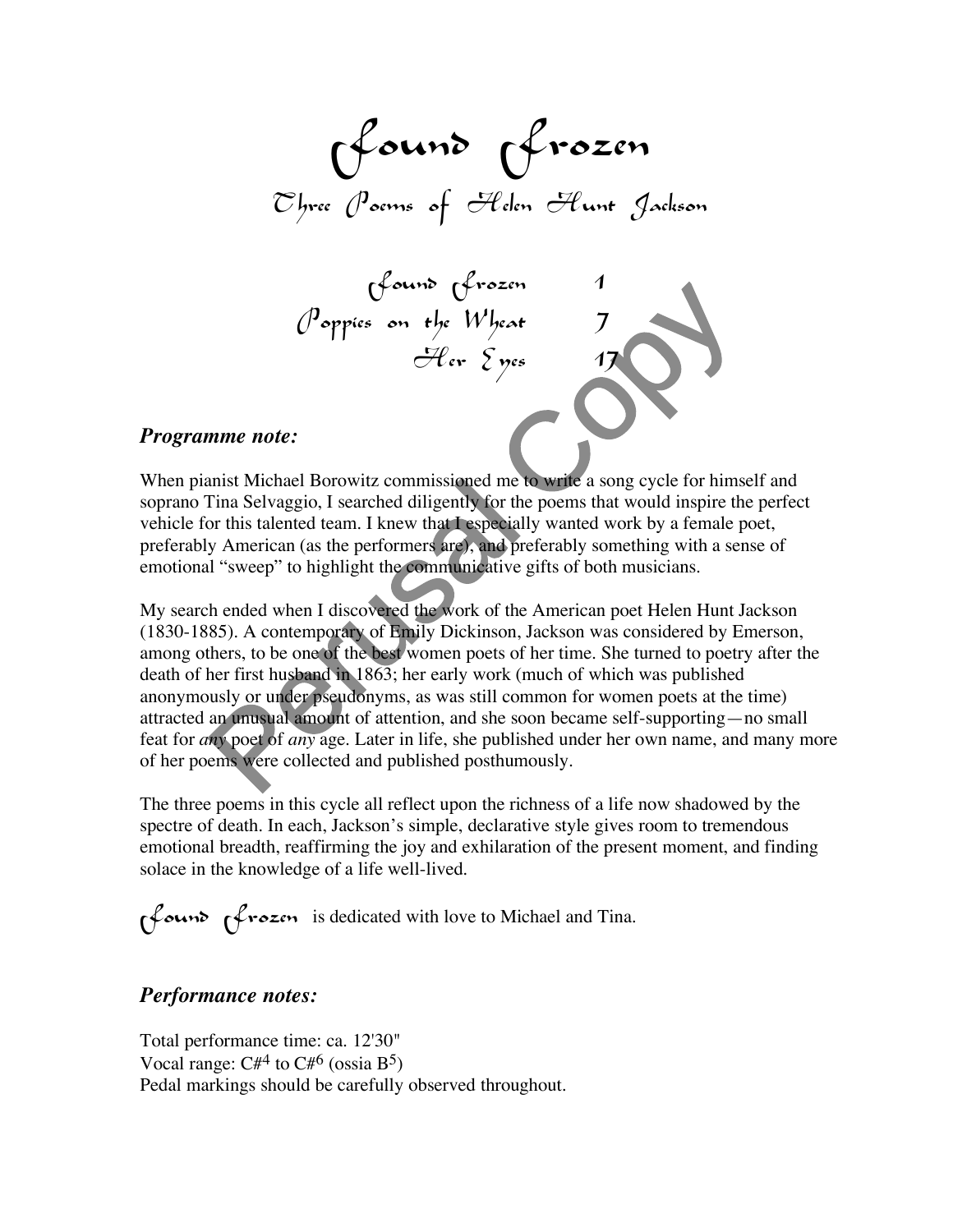Found Frozen

She died, as many travellers have died, O'ertaken on an Alpine road by night; Numbed and bewildered by the falling snow, Striving, in spite of failing pulse, and limbs Which faltered and grew feeble at each step, To toil up the icy steep, and bear Patient and faithful to the last, the load Which, in the sunny morn, seemed light!

And yet

'T was in the place she called her home, she died; And they who loved her with the all of love Their wintry natures had to give, stood by And wept some tears, and wrote above her grave Some common record which they thought was true; But I, who loved her last, and best,—*I* knew.

Poppies on the Wheat

Along Ancona's hills the shimmering heat, A tropic tide of air with ebb and flow

Bathes all the fields of wheat until they glow Like flashing seas of green, which toss and beat Around the vines. The poppies lithe and fleet Seem running, fiery torchmen, to and fro To mark the shore.

T was in the place she called her home, she died;<br>And they who loved her with the all of love<br>Their wintry natures had to give, stood by<br>And wept some cars, and wrote above her grave<br>Some common record which they thought The farmer does not know That they are there. He walks with heavy feet, Counting the bread and wine by autumn's gain, But I,—I smile to think that days remain Perhaps to me in which, though bread be sweet No more, and red wine warm my blood in vain, I shall be glad remembering how the fleet, Lithe poppies ran like torchmen with the wheat.



Her Eyes

That they are brown, no man will dare to say He knows. And yet I think that no man's look Ever those depths of light and shade forsook, Until their gentle pain warned him away. Of all sweet things I know but one which may Be likened to her eyes.

When, in deep nook Of some green field, the water of a brook Makes lingering, whirling eddy in its way, Round soft drowned leaves; and in a flash of sun They turn to gold, until the ripples run Now brown, now yellow, changing as by some Swift spell.

I know not with what body come The saints. But this I know, my Paradise Will mean the resurrection of her eyes.

From *Poems* by Helen Hunt Jackson, published by Roberts Brothers, Boston, 1892.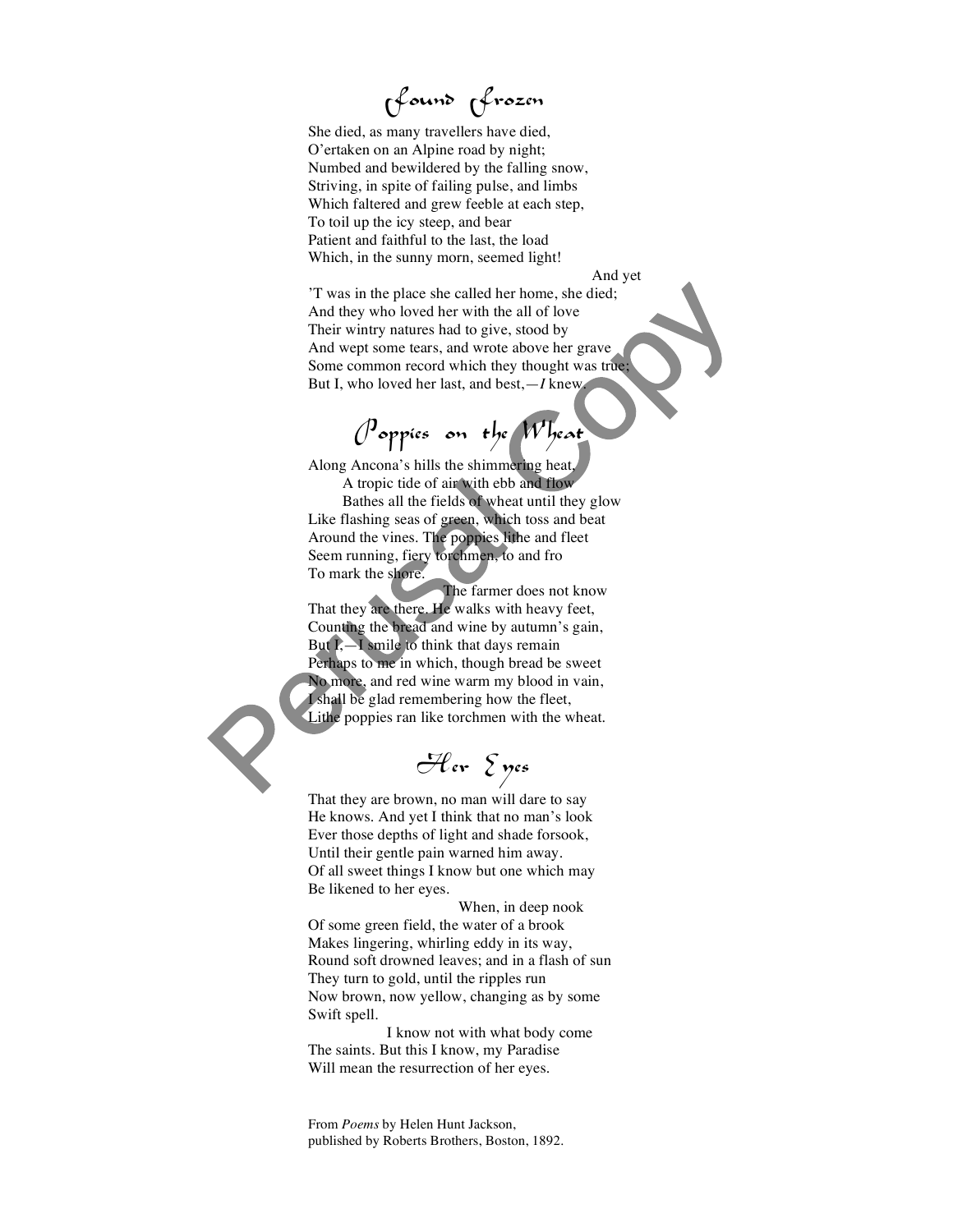

music © 1997 Jeffrey Ryan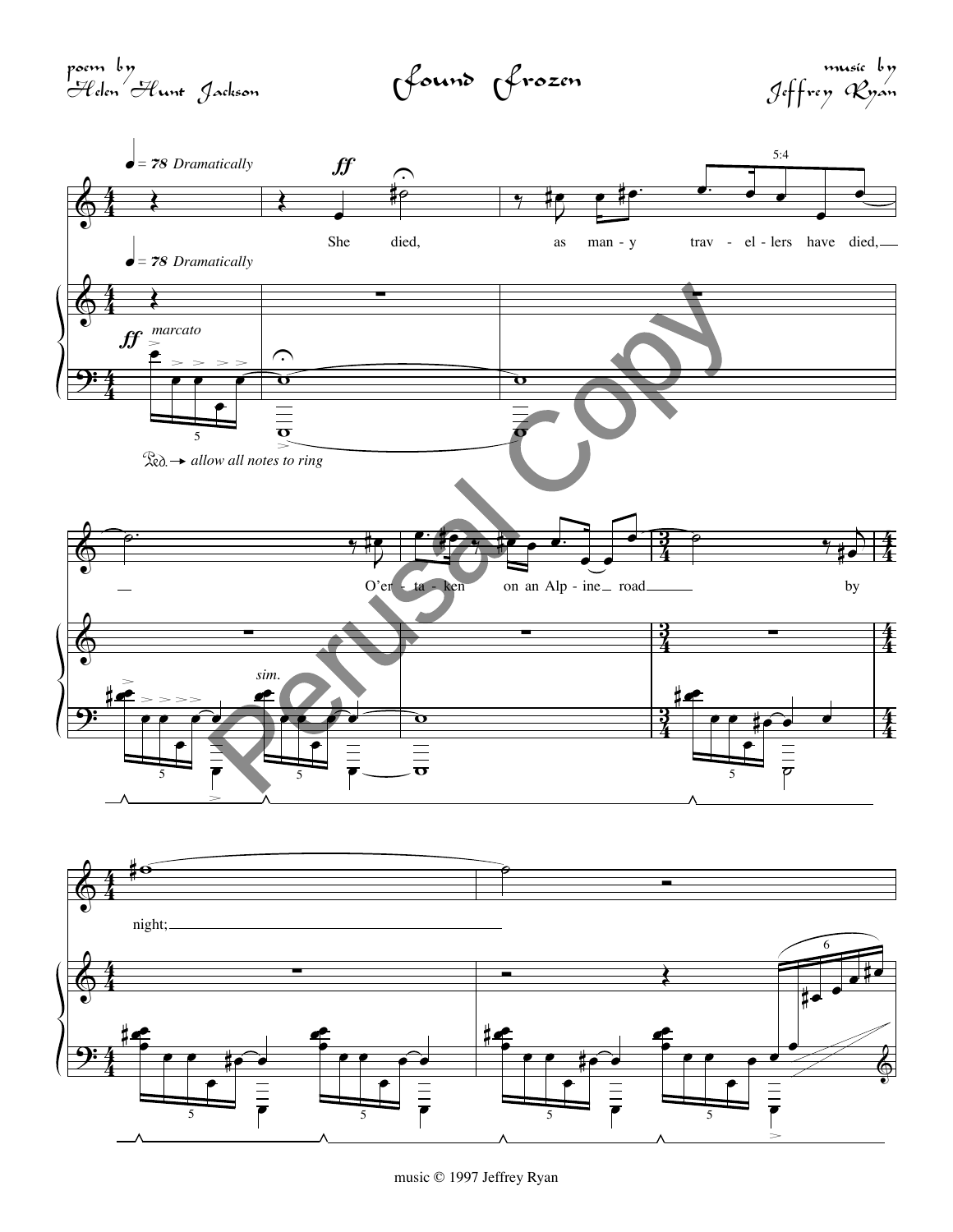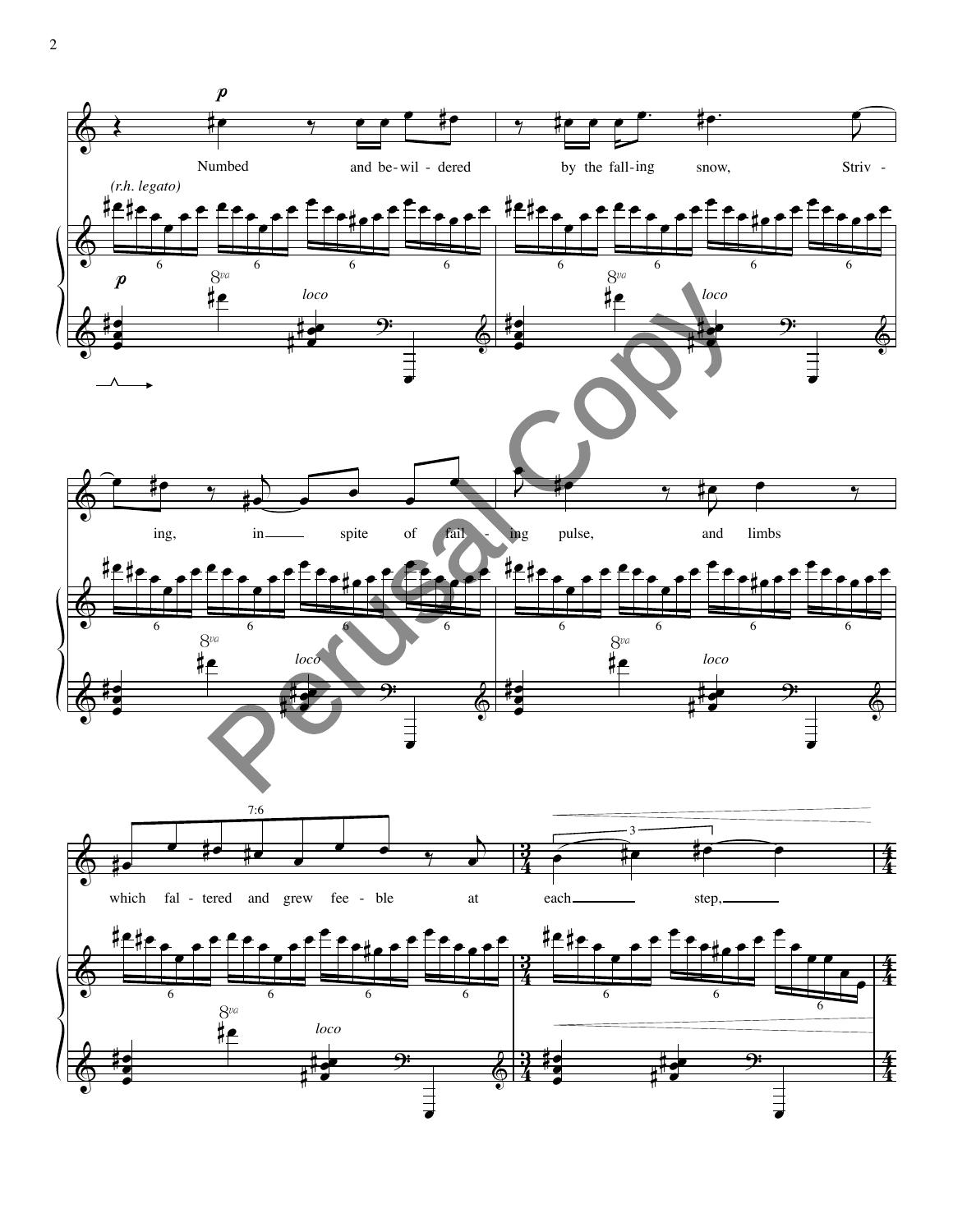

 $\overline{3}$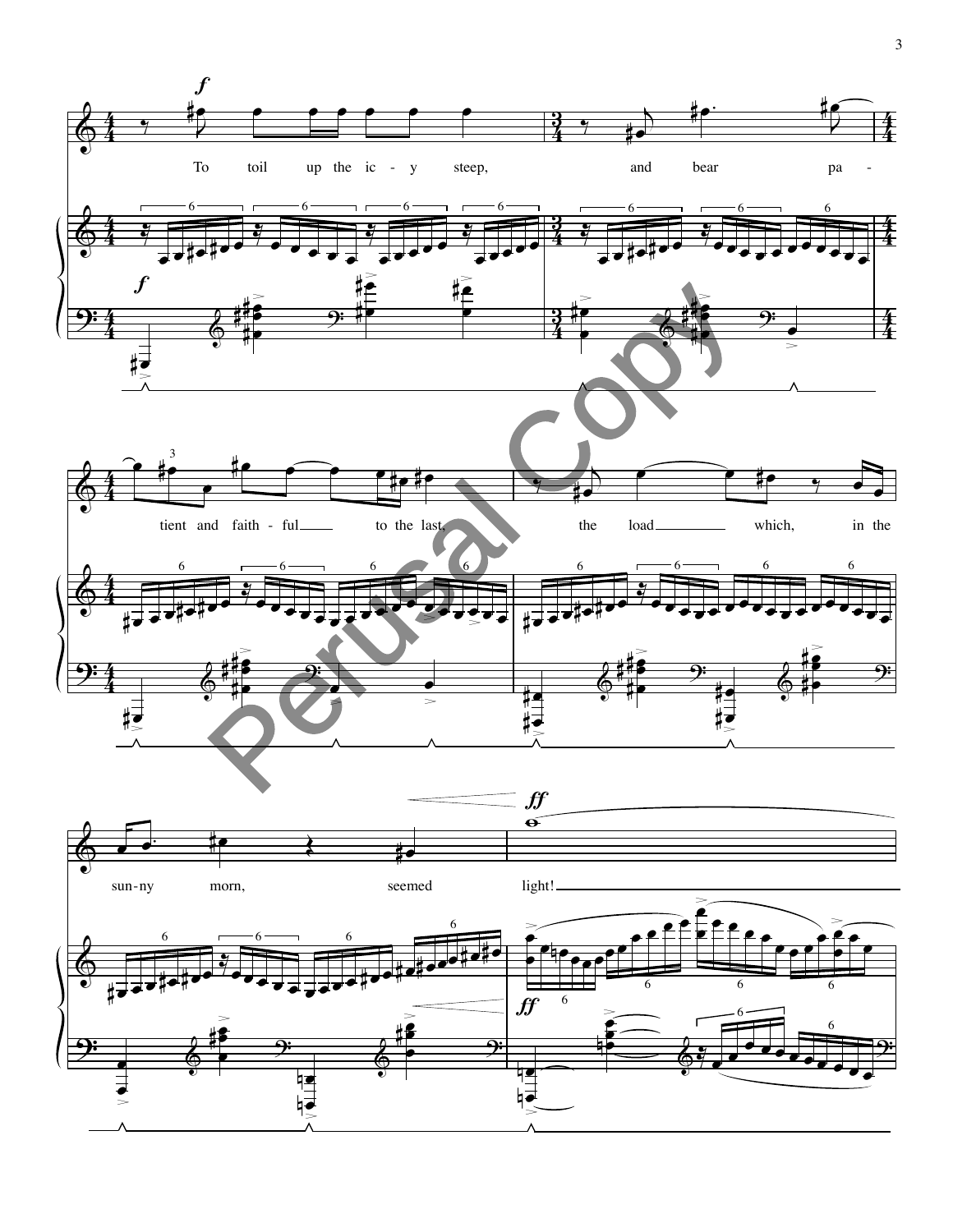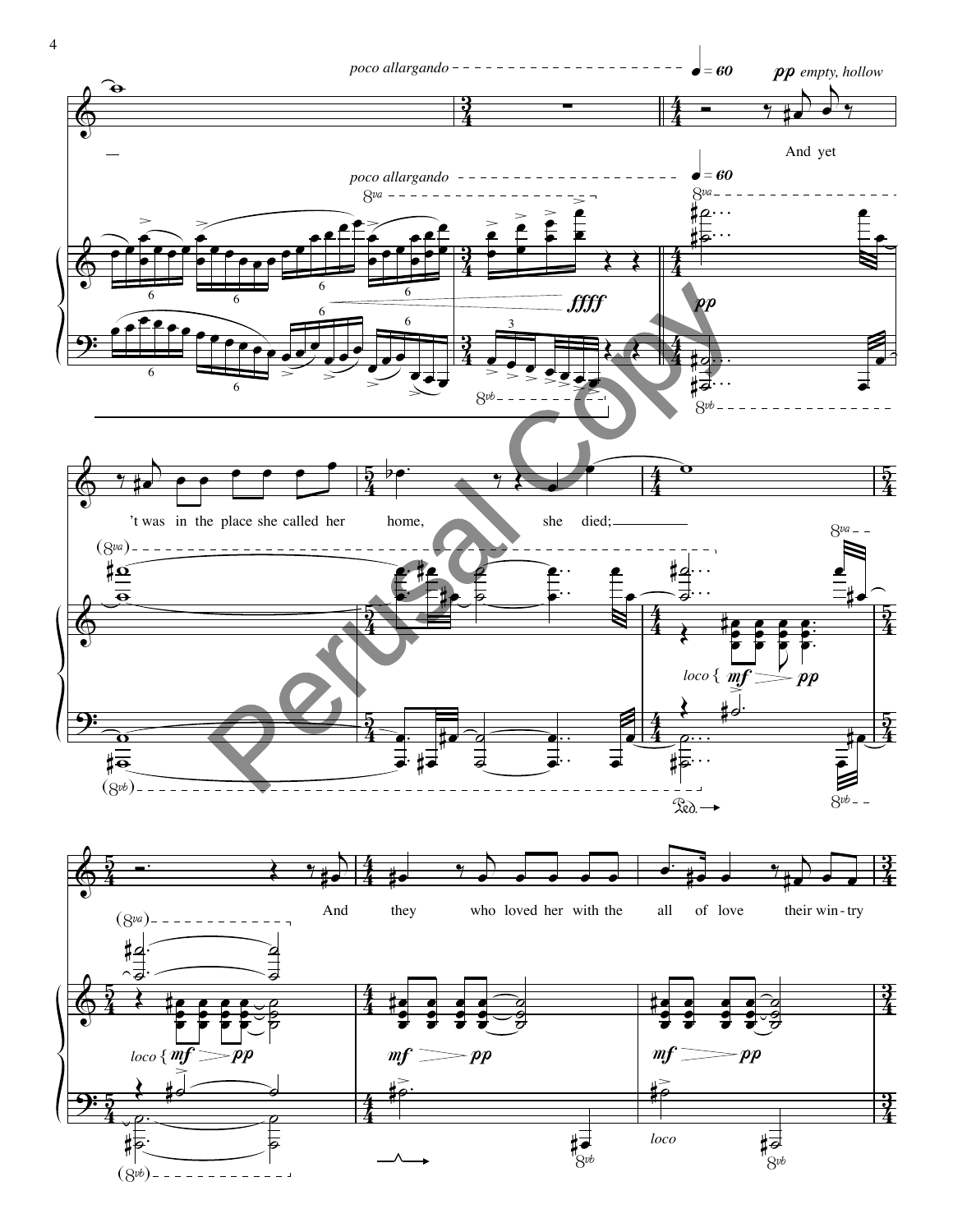

 $\mathfrak{S}$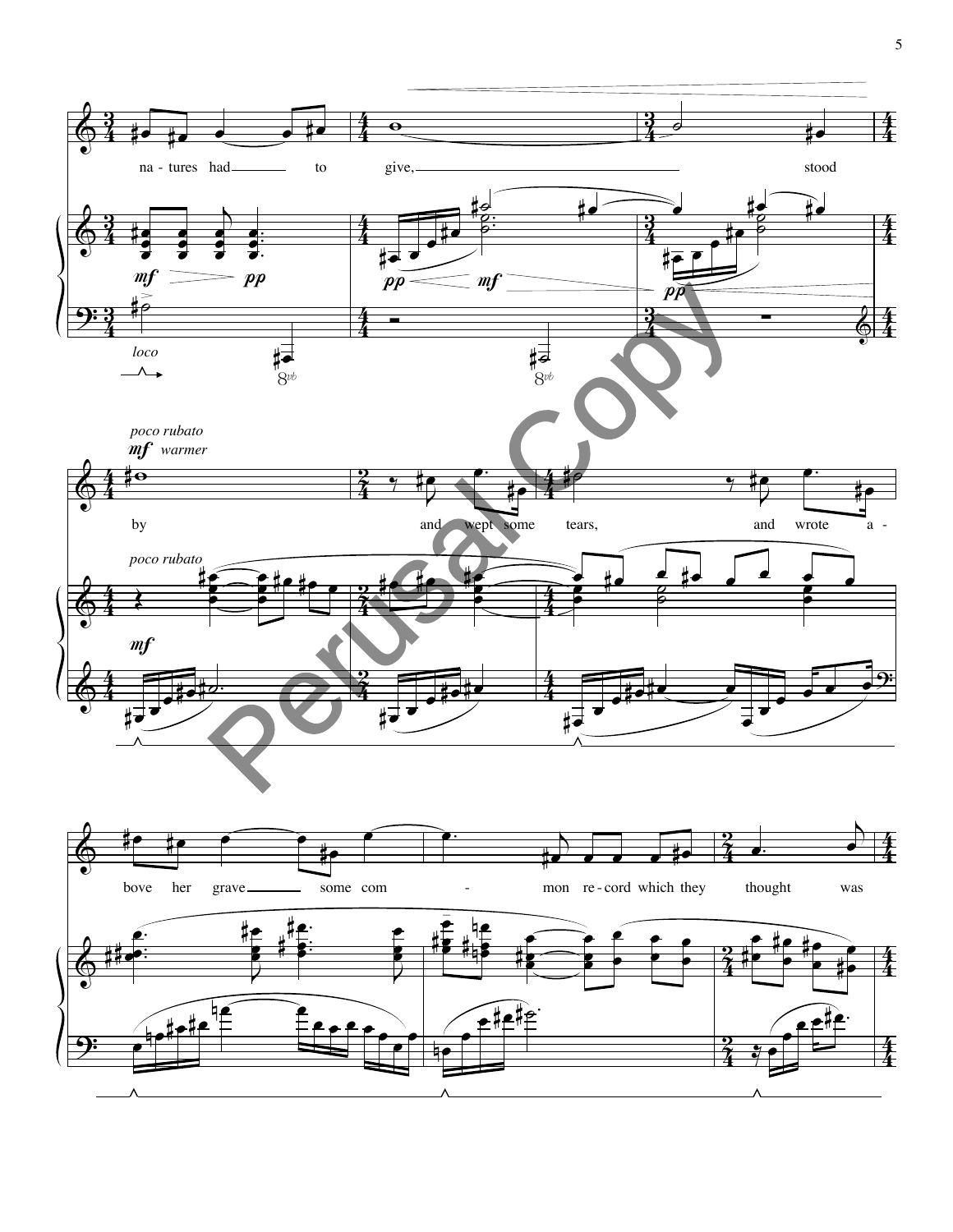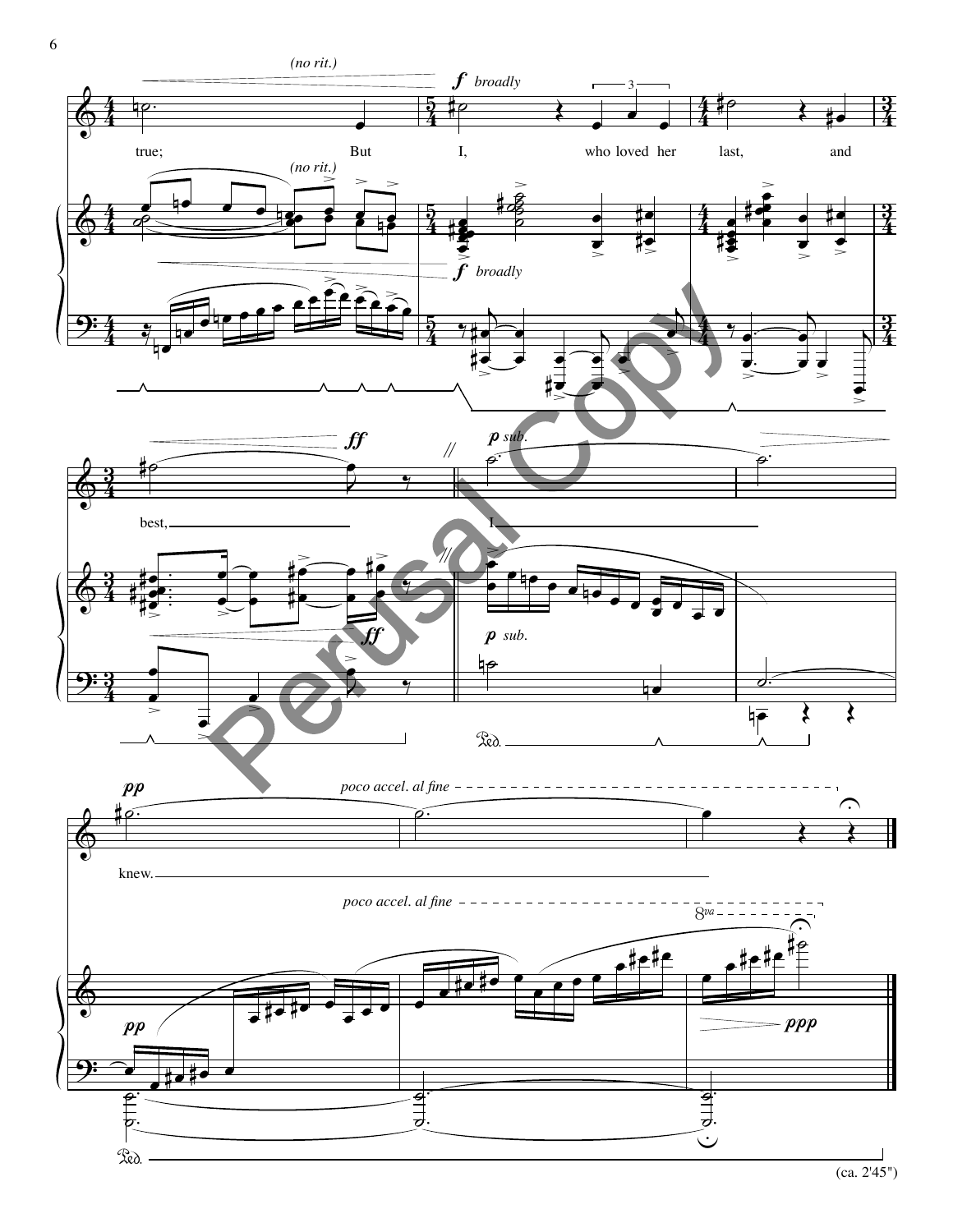poem by musíc by Poppies on the Wheat Helen Hunt Jackson  $J$ effrey











music © 1997 Jeffrey Ryan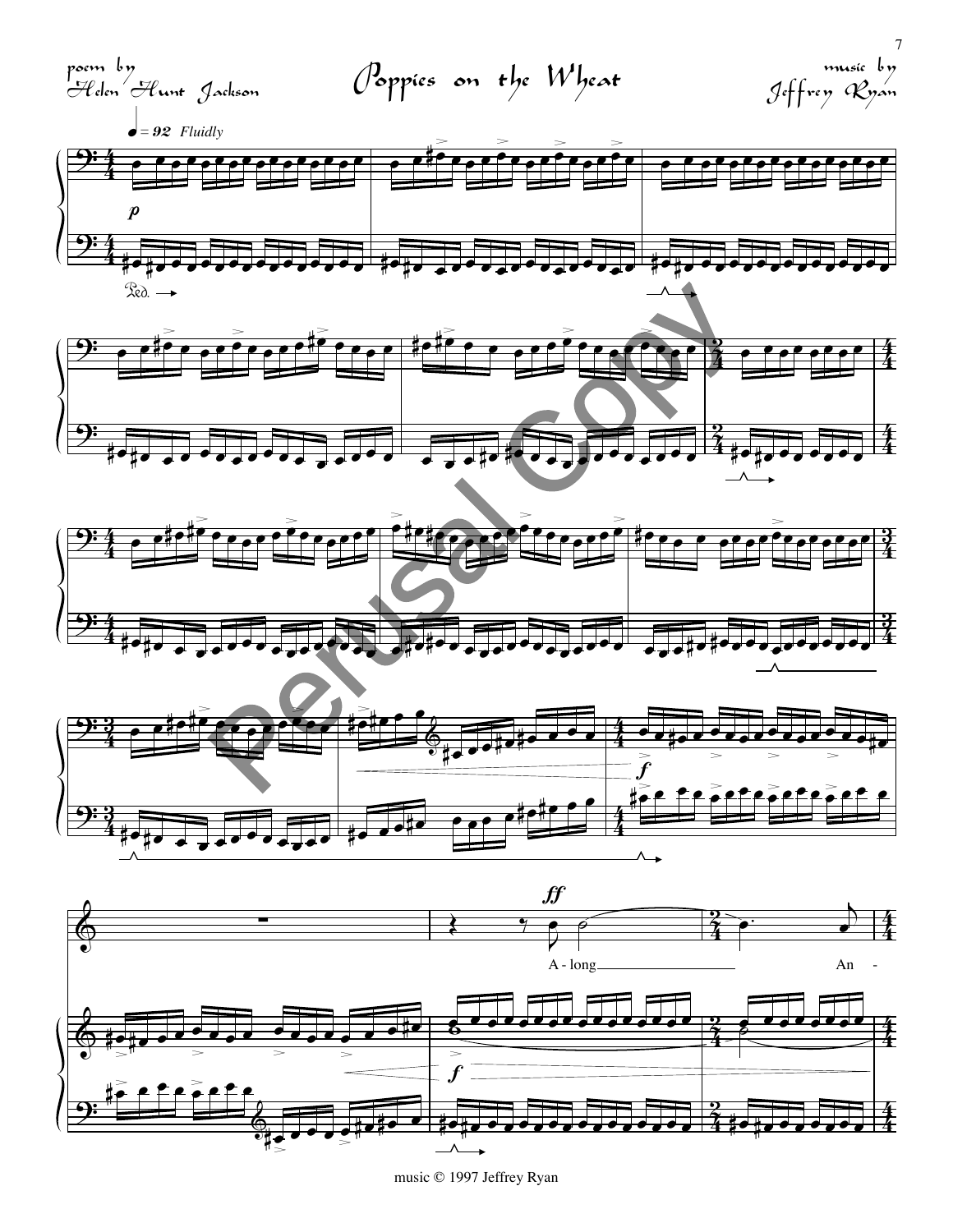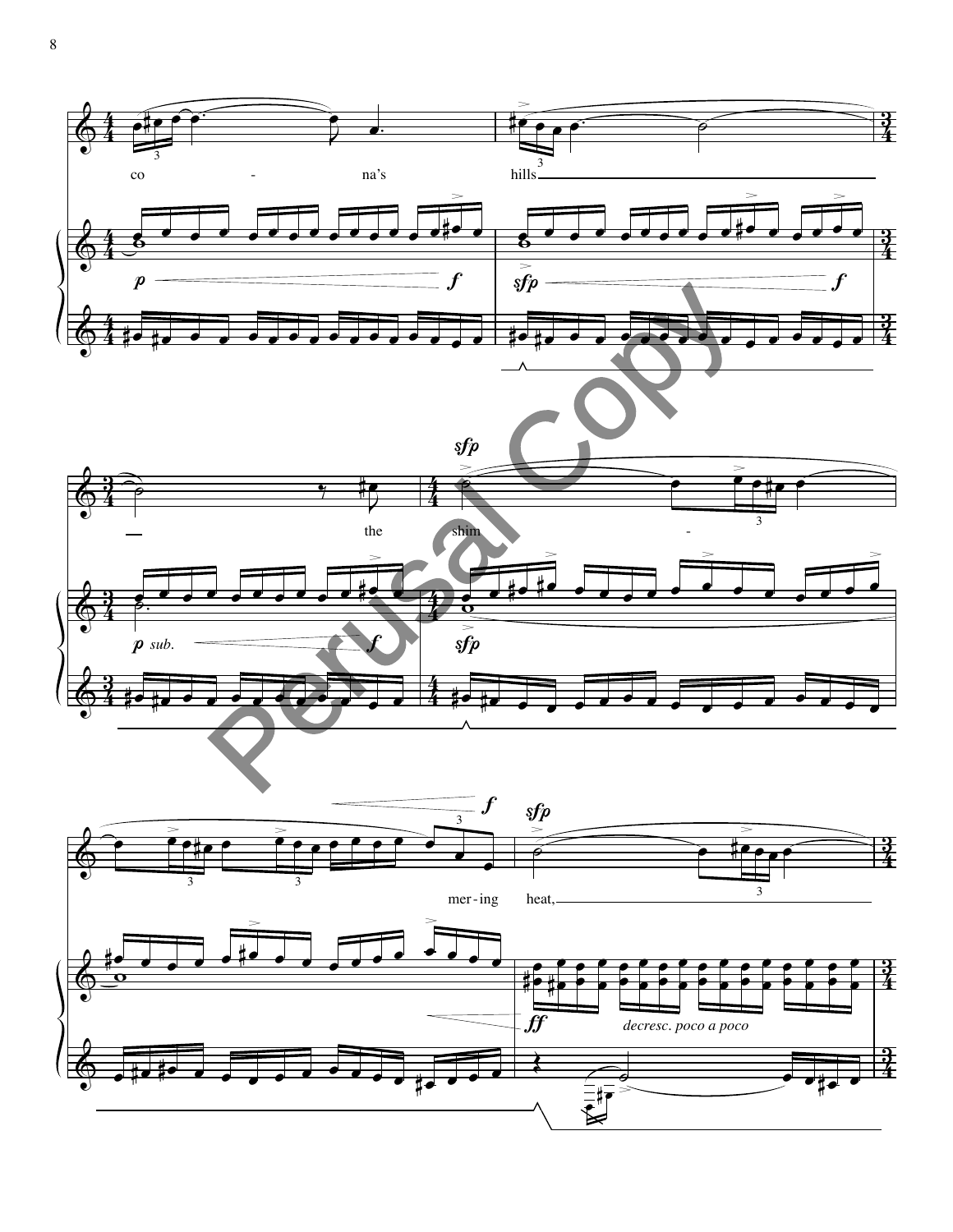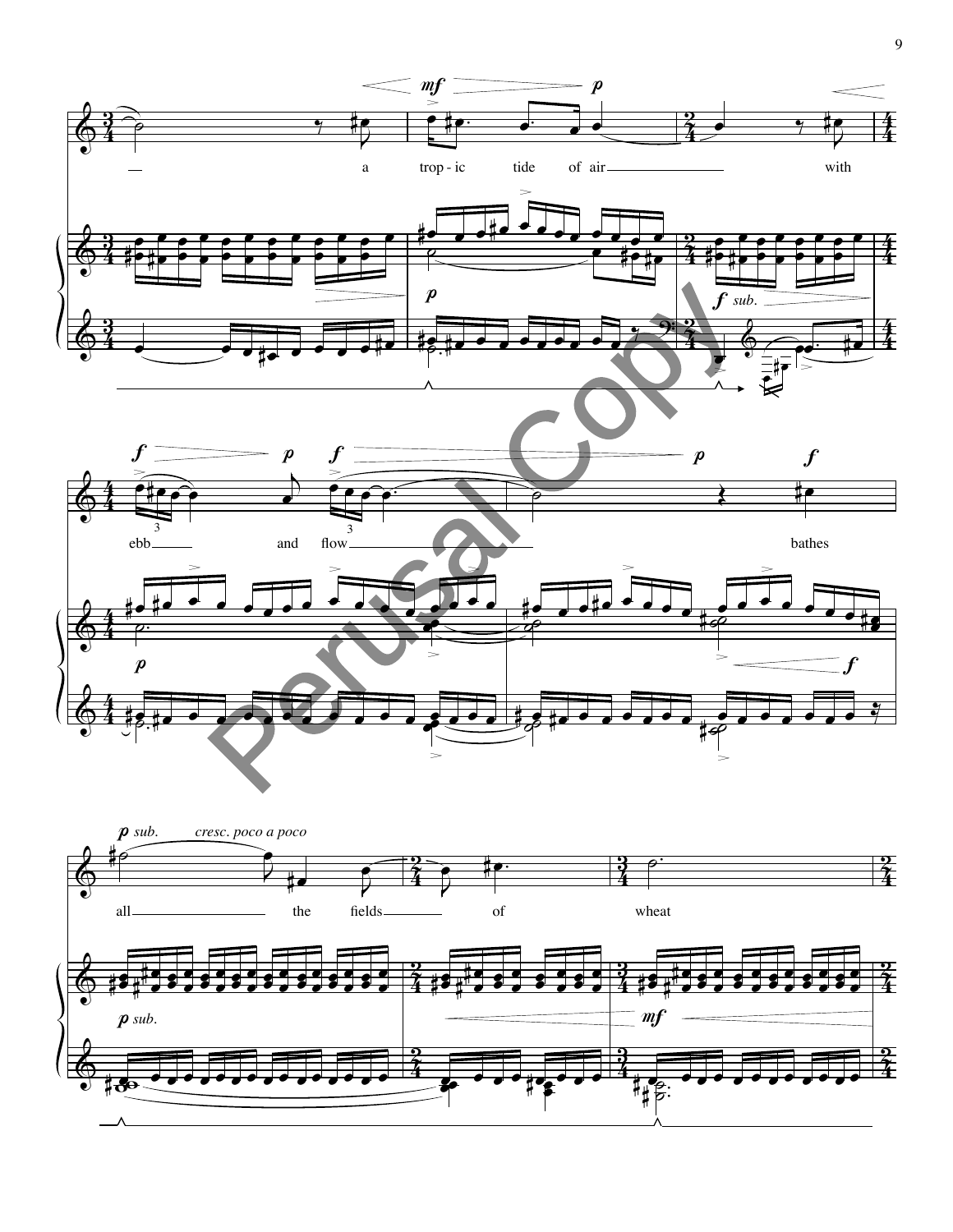

 $10\,$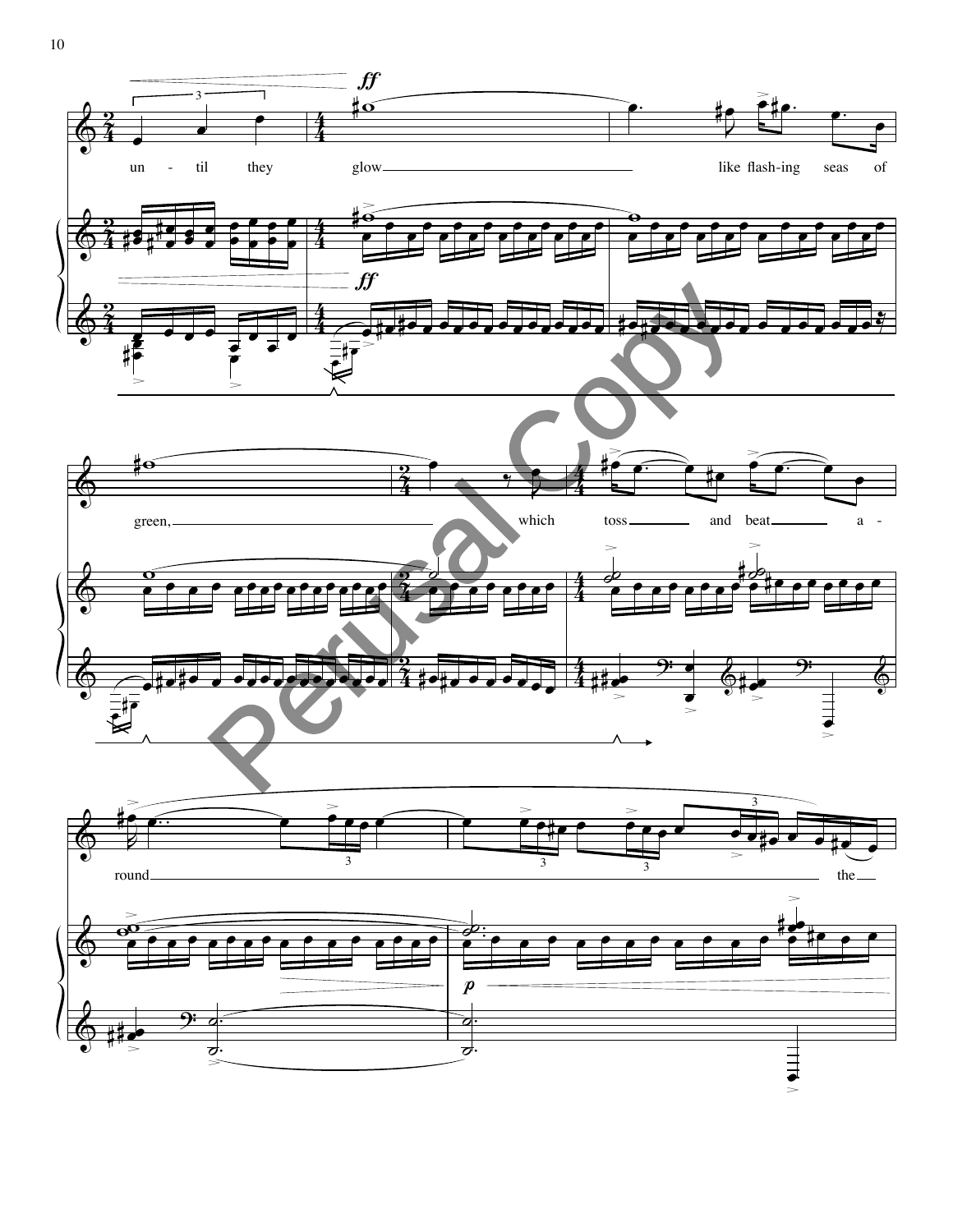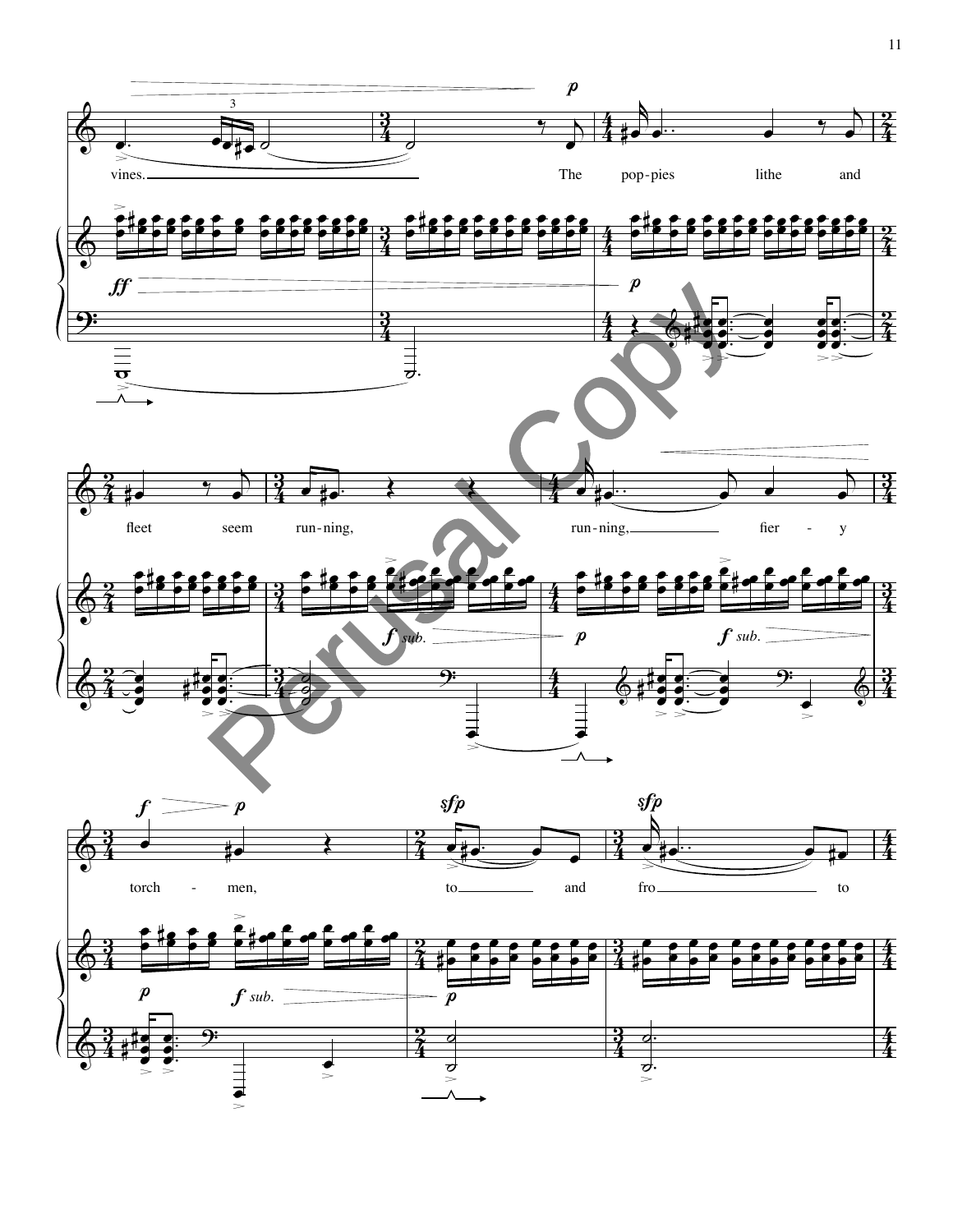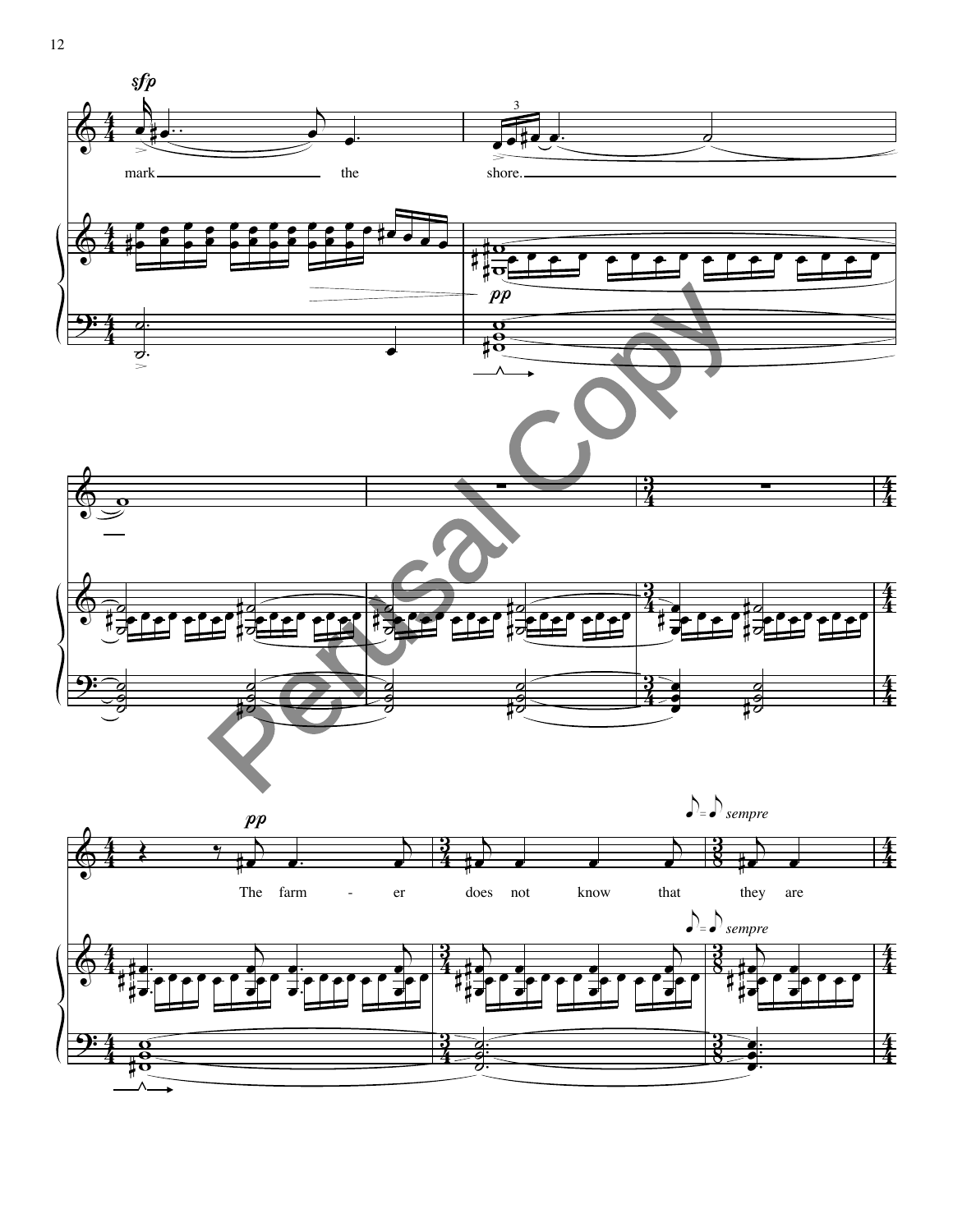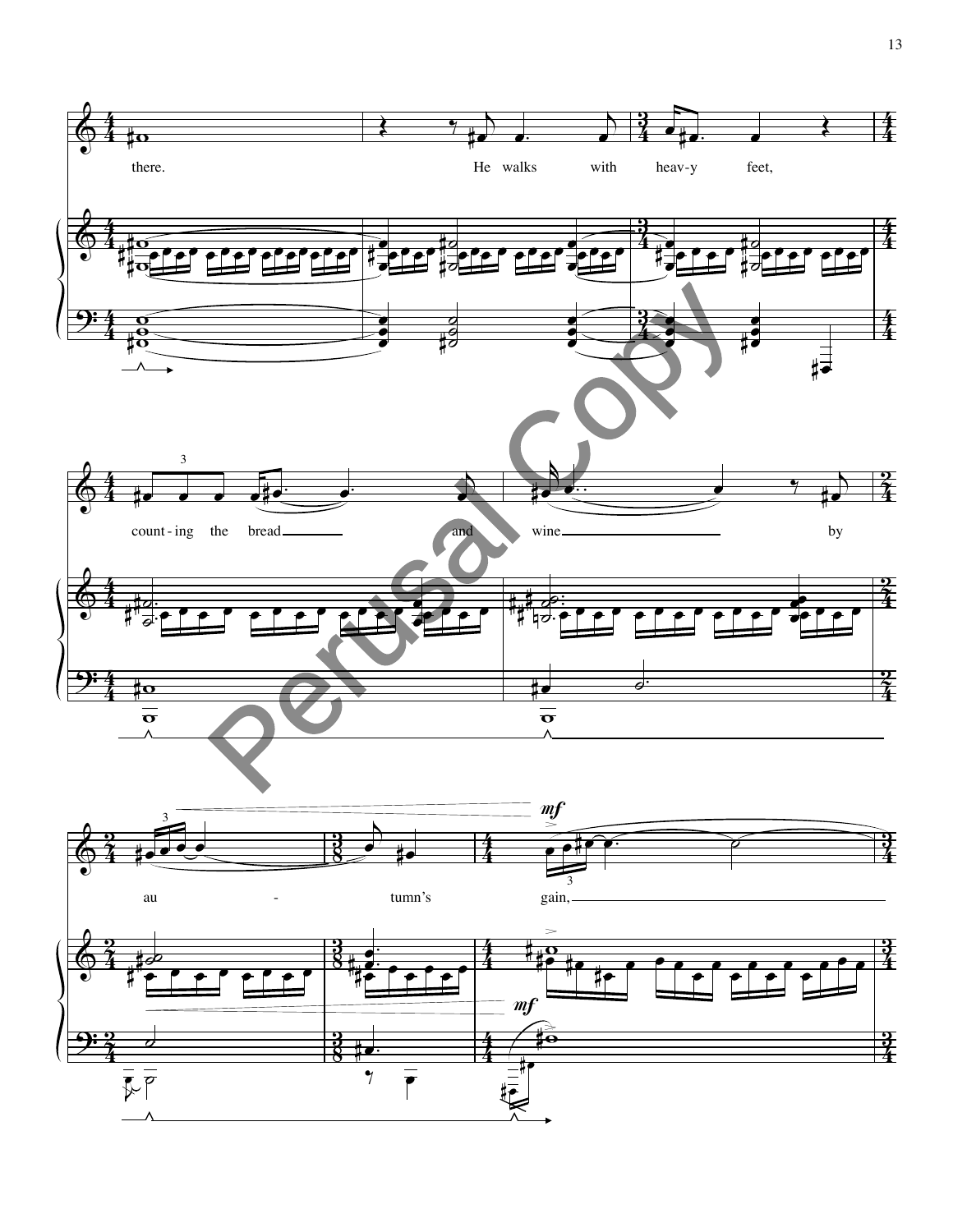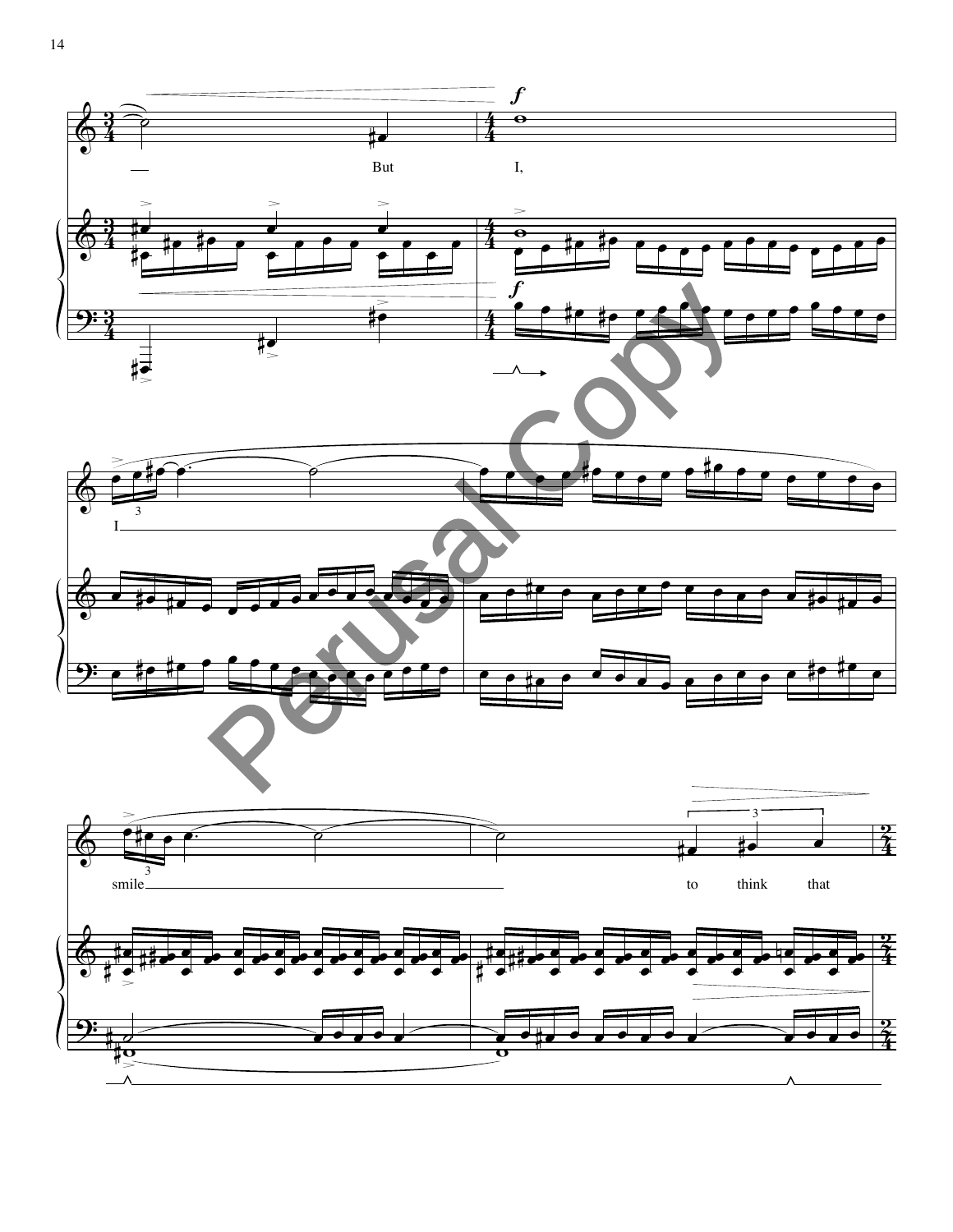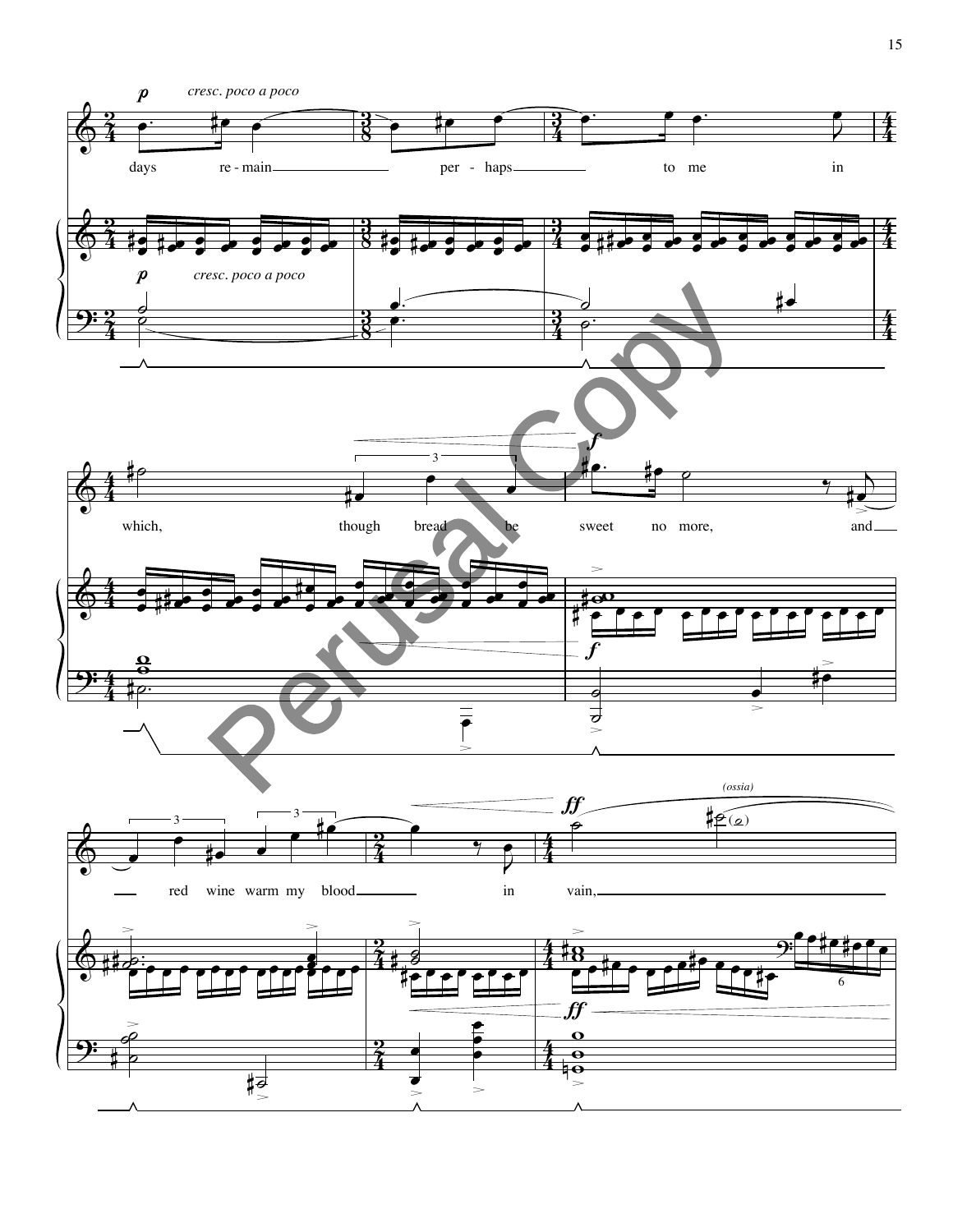

 $ppp$  $(ca.3'20")$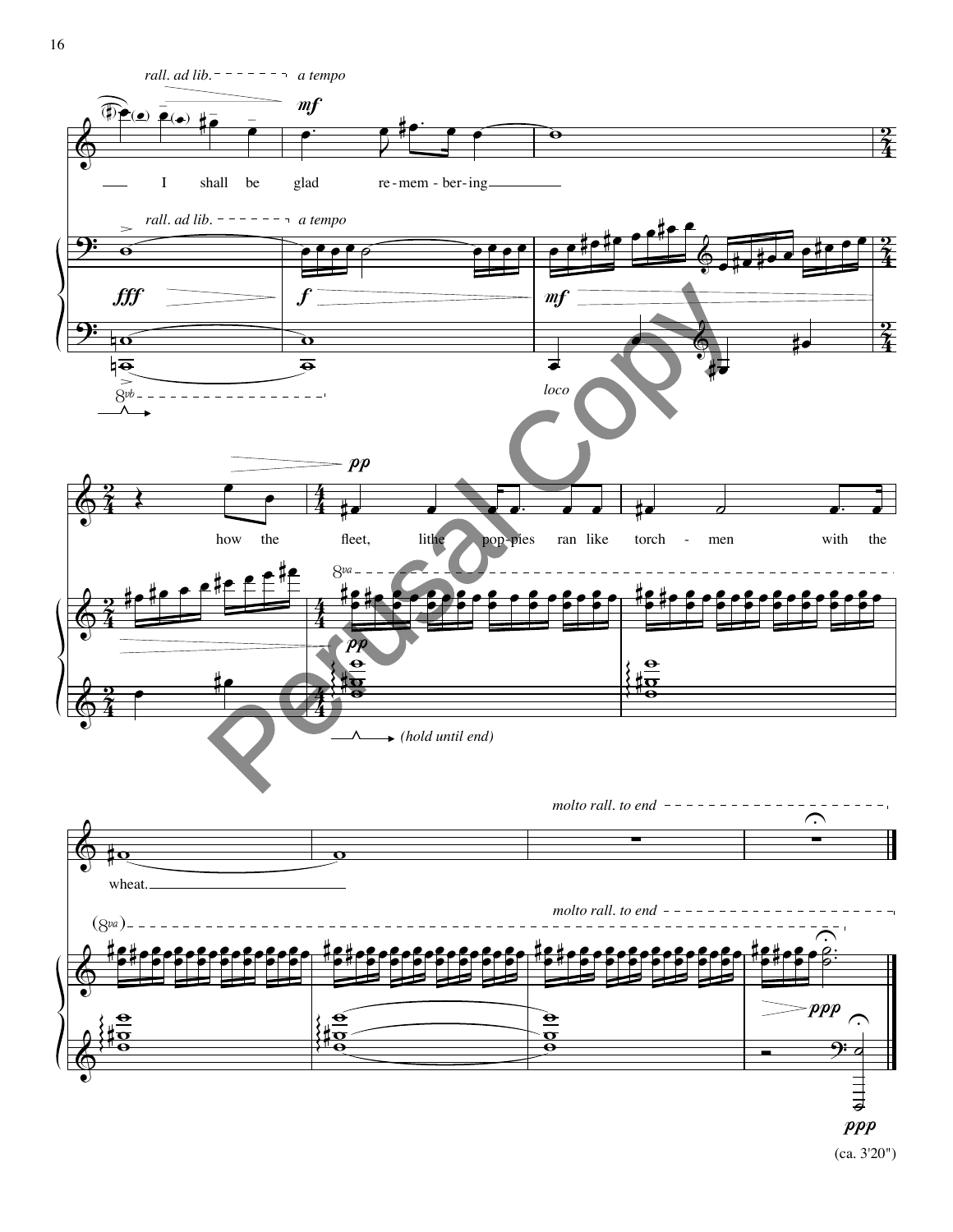poem by Helen Hunt Jackson

17 Her Eyes music by music by

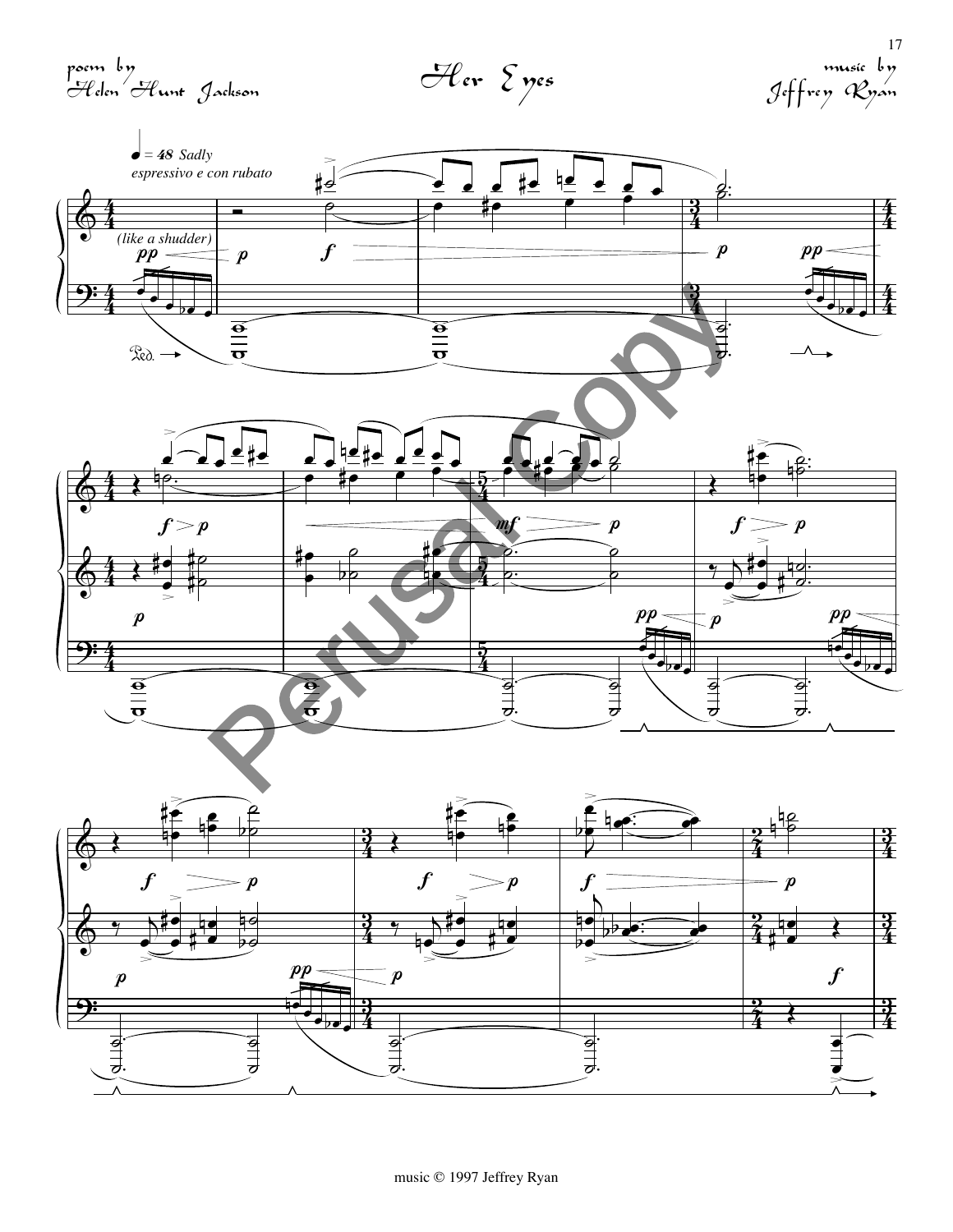





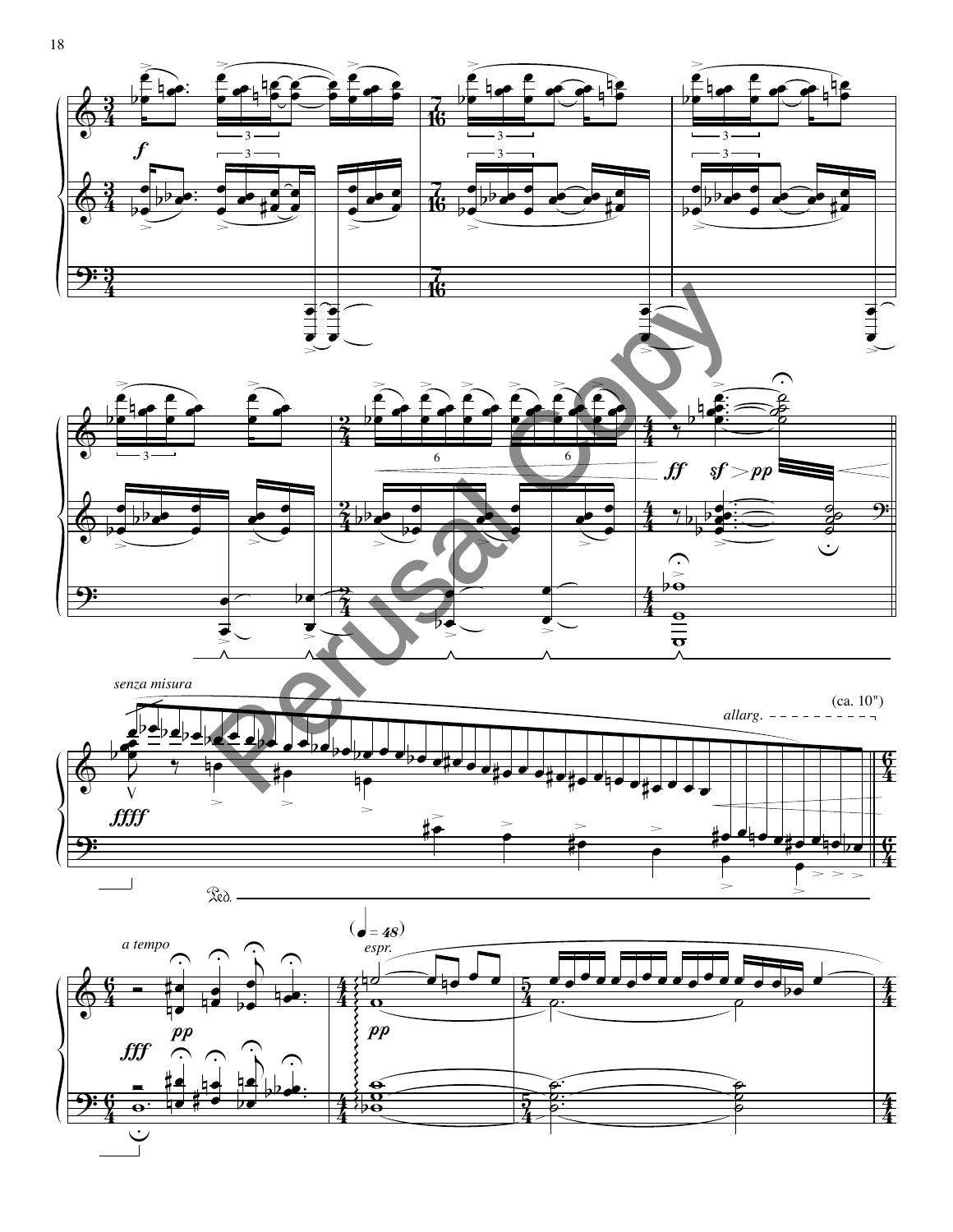





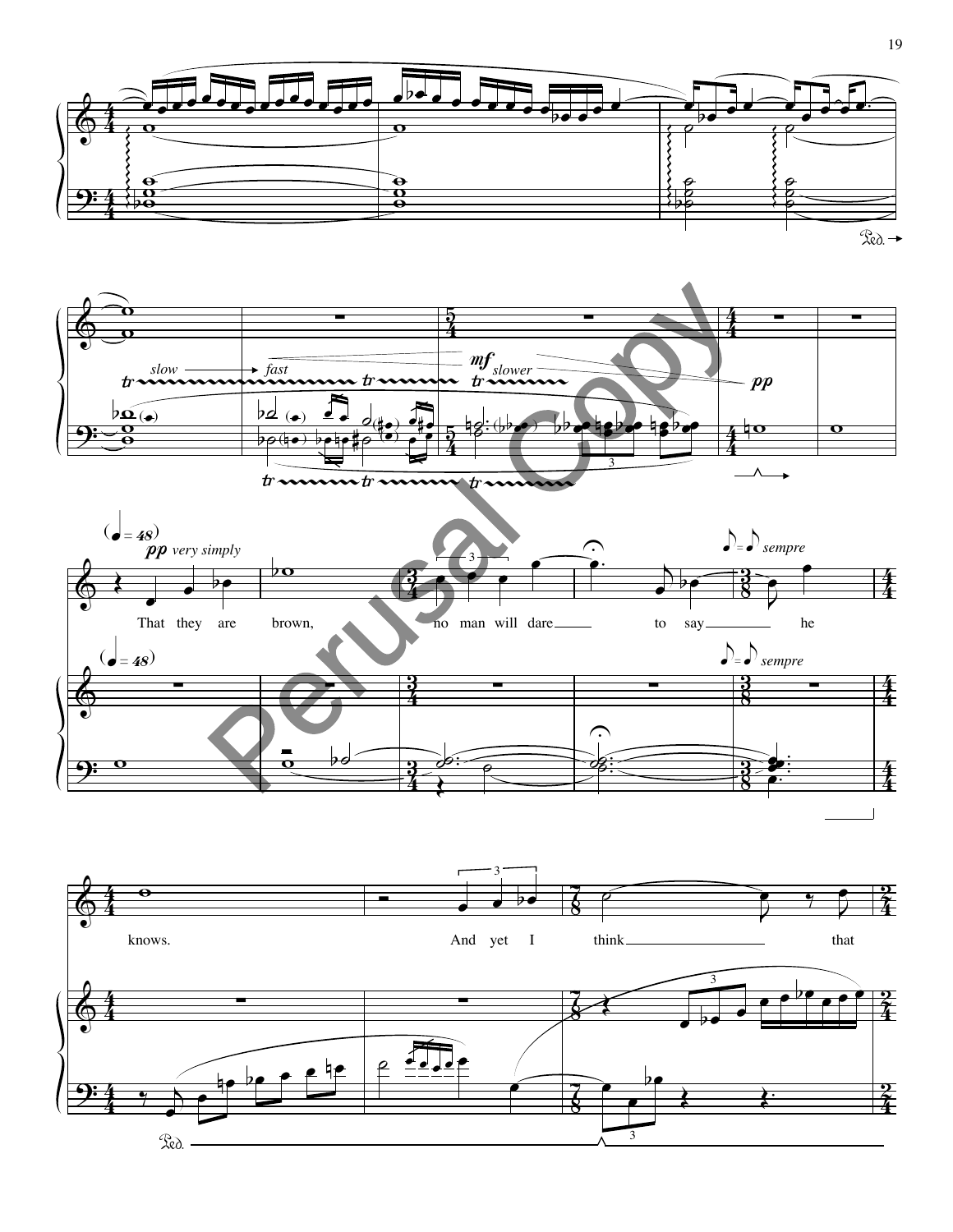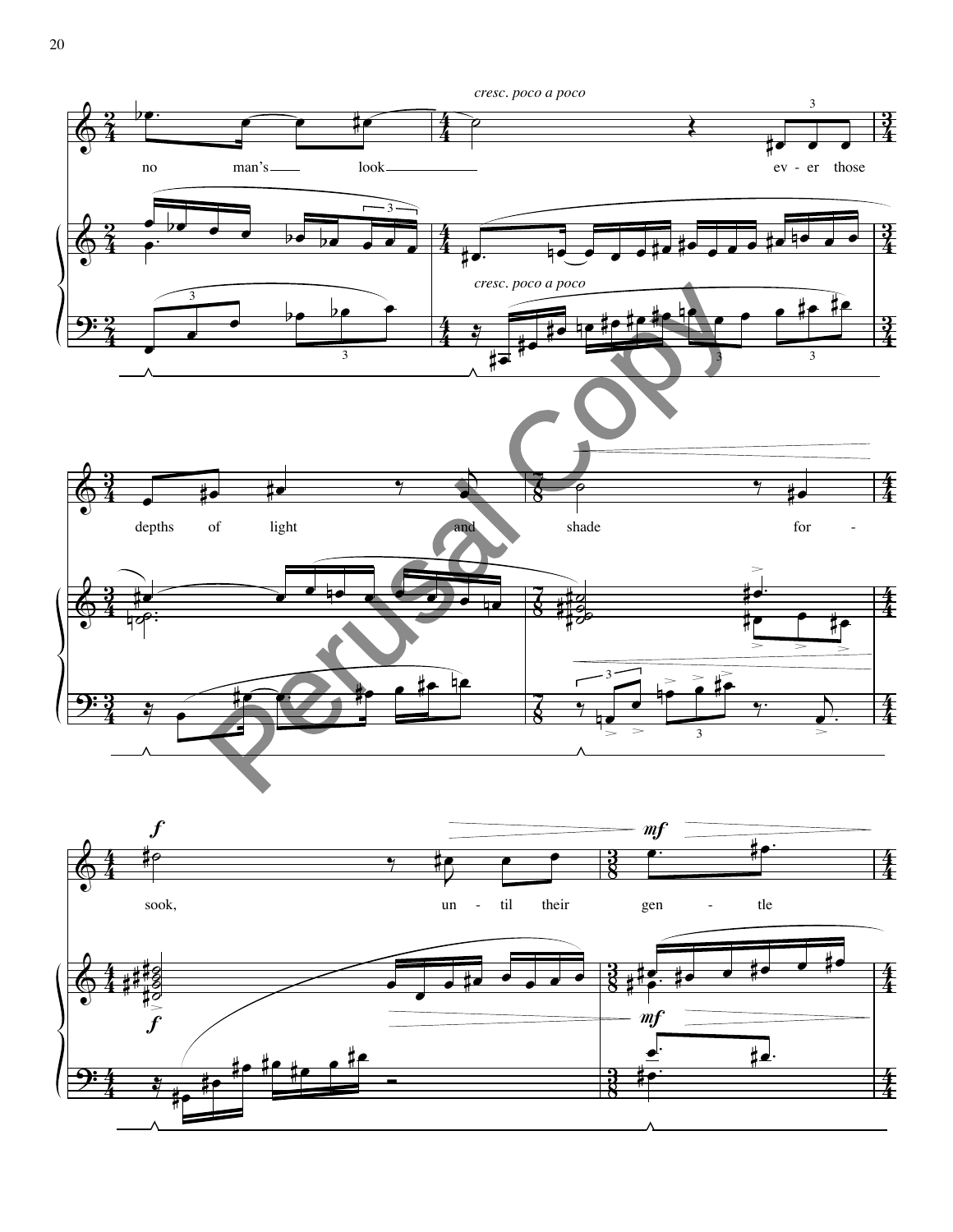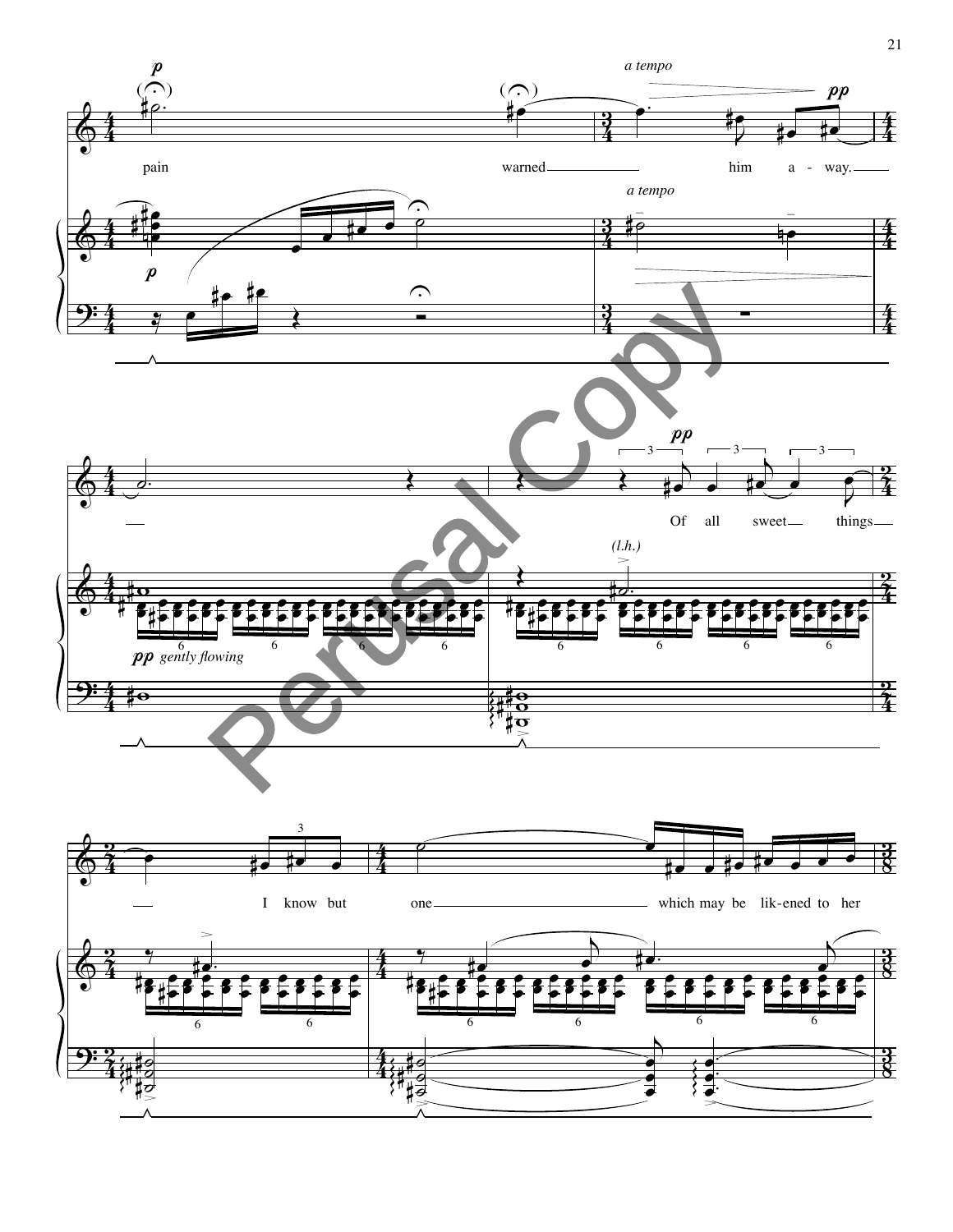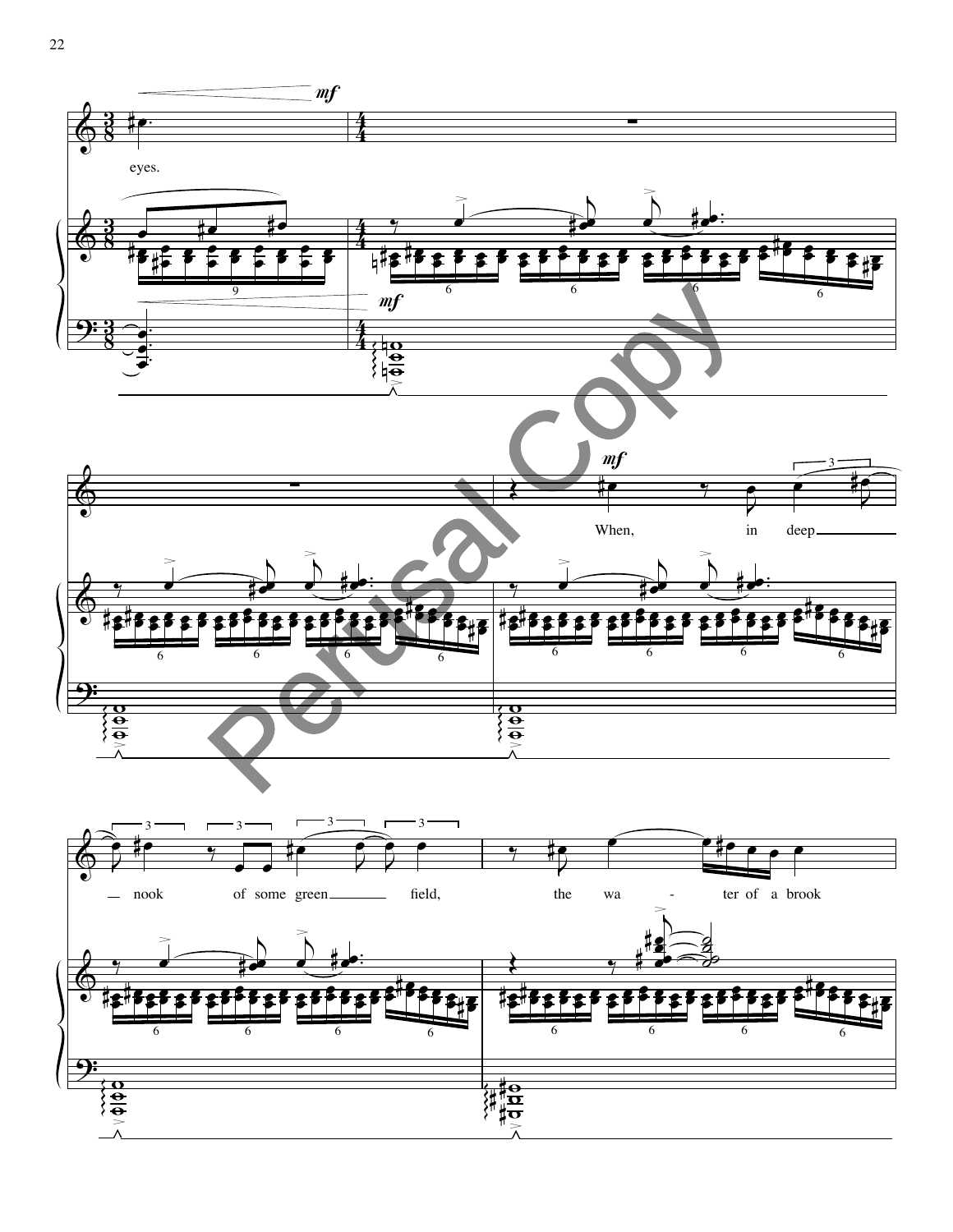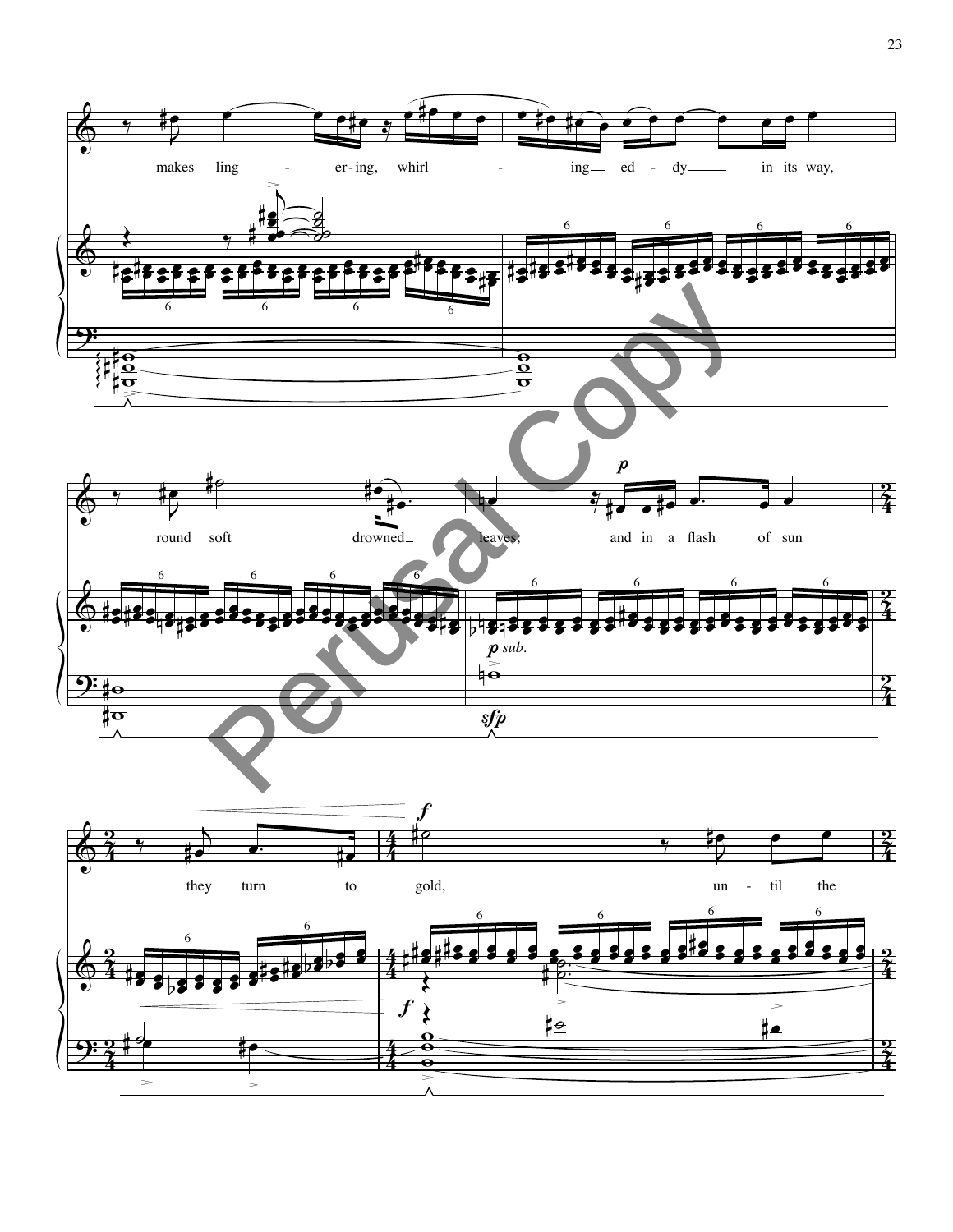